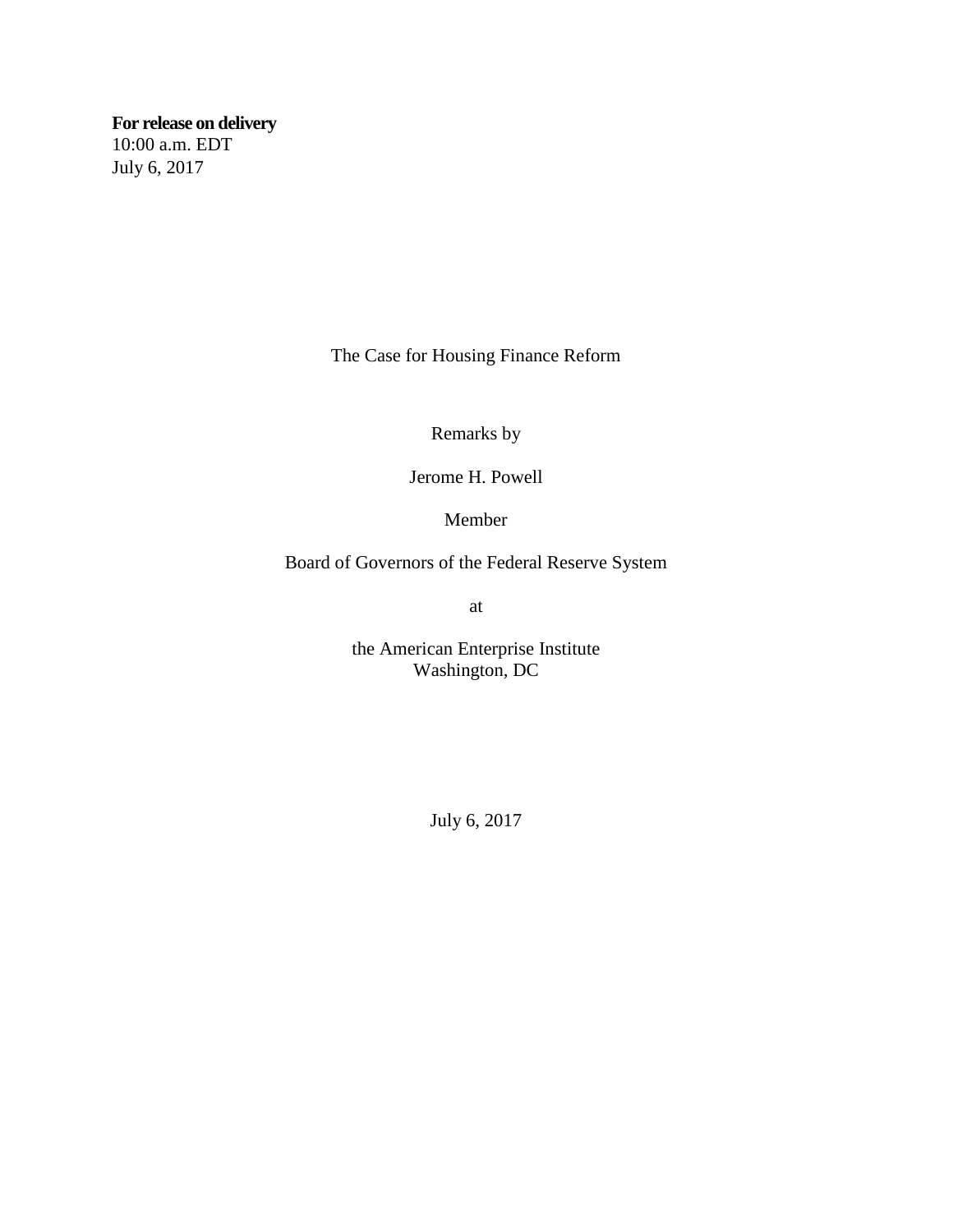Good morning. Thank you to the American Enterprise Institute and Steve Oliner for inviting me here to speak. My topic today is the urgent need for fundamental reform of our system of housing finance--the great unfinished business of post-financial crisis reform.<sup>[1](#page-1-0)</sup>

The Federal Reserve is not charged with designing or evaluating proposals for housing finance reform. But we are responsible for regulating and supervising banking institutions to ensure their safety and soundness, and more broadly for the stability of the financial system. A robust, well-capitalized, well-regulated housing finance system is vital to achieving those goals, and to the long-run health of our economy. We need a system that provides mortgage credit in good times and bad to a broad range of creditworthy borrowers.

While reforms have addressed some of the problems of the pre-crisis system, there is broad agreement that the job is far from done. The status quo may feel comfortable today, but it is also unsustainable. Today, the federal government's role in housing finance is even greater than it was before the crisis. The overwhelming majority of new mortgages are issued with government backing in a highly concentrated securitization market. That leaves us with both potential taxpayer liability and systemic risk. It is important to learn the right lessons from the failure of the old system. We can also apply lessons from post-crisis banking reform. Above all, we need to move to a system that attracts ample amounts of private capital to stand between housing sector credit risk and taxpayers. We should also use market forces to increase competition and help to drive innovation.

l

<span id="page-1-0"></span> $<sup>1</sup>$  The views I express here are my own and not necessarily those of the Board of Governors of the Federal Reserve</sup> System.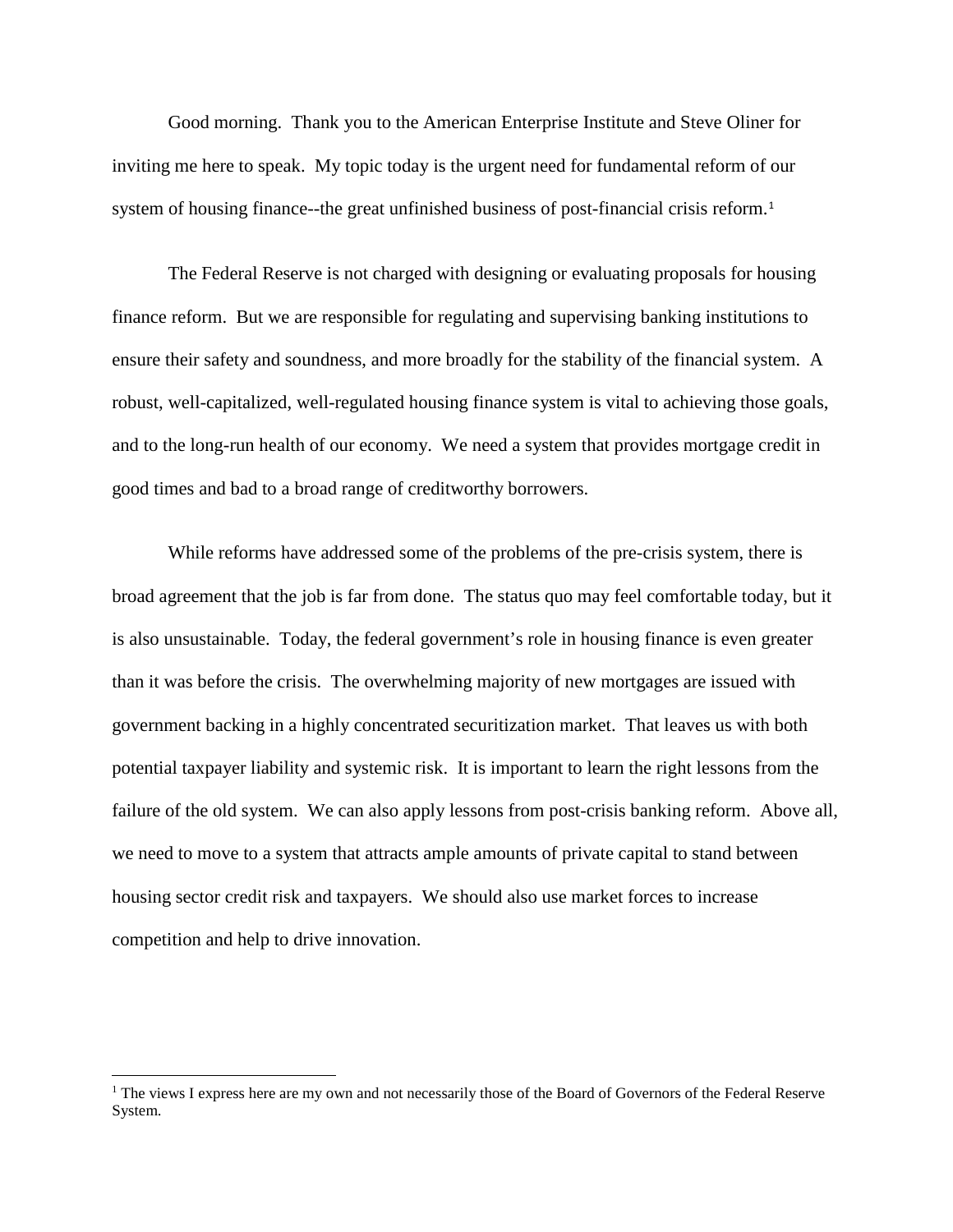The global financial crisis ended in 2009, and the economy has just completed its eighth consecutive year of expansion. We are near full employment. The housing market is generally strong, although it is still recovering in some regions. To preserve these gains, we must ensure the stability of our financial system. With that goal in mind, we are near completion of a comprehensive program to raise prudential standards for our most systemically important banks. But fundamental housing finance reform--including reform to address the ultimate status of Fannie Mae and Freddie Mac, two systemically important government sponsored enterprises (GSEs)--remains on the "to do" list. As memories of the crisis fade, the next few years may present our last best chance to finish these critical reforms. Failure to do so would risk repeating the mistakes of the past.

### **The Pre-Crisis System**

Congress created Fannie Mae in 1938 and Freddie Mac in 1970. For many years, these institutions prudently pursued their core mission of enhancing the availability of credit for housing. Beginning in the early 1980s, Fannie and Freddie helped to facilitate the development of the securitization market for home mortgages. They purchased and bundled mortgage loans, and sold the resulting mortgage-backed securities (MBS) to investors. Fannie and Freddie also guaranteed payment of principal and interest on the MBS. With this guarantee in place, MBS investors took the risk of changing interest rates, and the GSEs took the risk of default on the underlying mortgages. Thanks to the growth in securitization, these two GSEs have dominated U.S. housing finance since the late 1980s.

The pre-crisis system did its job for many years. By promoting standardization, structuring securities to meet a broad range of investor risk appetites, and issuing guaranteed

 $-2-$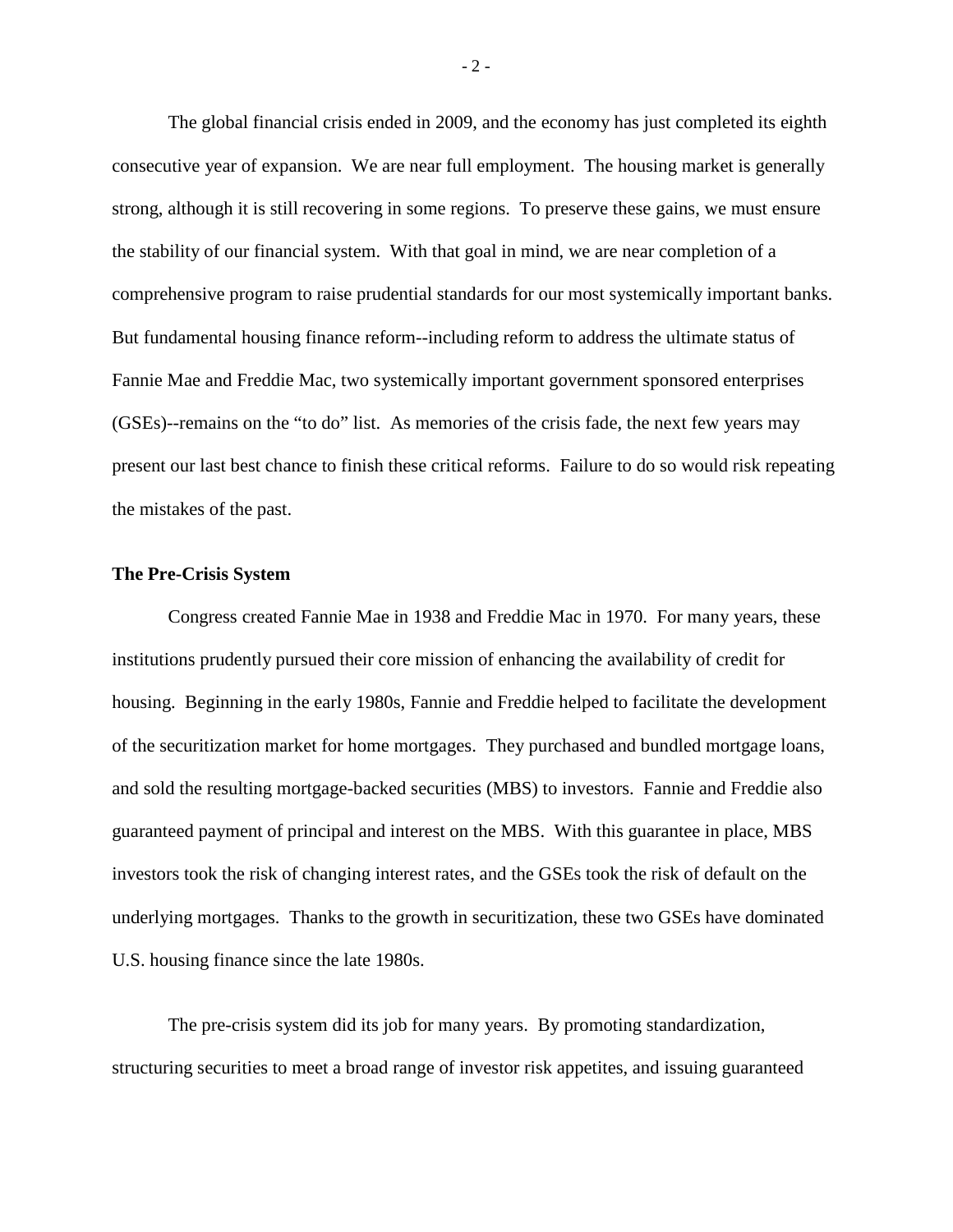MBS, Fannie and Freddie brought greater liquidity to mortgage markets and made mortgages more affordable. But the system ultimately failed due to fundamental flaws in its structure. In the early days of securitization, the chance that either GSE would ever fail to honor its guarantee seemed remote. But the question always loomed in the background: Who would bear the credit risk if a GSE became insolvent and could not perform? Would Congress really allow the GSE to fail to honor its obligations, given the devastating impact that would have on mortgage funding and the housing market? The law stated explicitly that the government did not stand behind the GSEs or their MBS, as Fannie and Freddie frequently pointed out in order to avoid tougher regulation. Nonetheless, investors understandably came to believe that the two GSEs were toobig-to-fail, and priced in an implicit federal government guarantee behind GSE obligations. In the end the investors were right, of course. The implicit government guarantee also meant that investors--including banks, the GSEs themselves, and investors around the world--did not do careful due diligence on the underlying mortgage pools. Thus, securitization also enabled declining lending standards. This was not only a problem of the GSEs--private label securitizations also helped to enable lower underwriting standards.

Over time, the system's bad incentives caused the two GSEs to change their behavior and take on ever greater risks. The GSEs became powerful advocates for their own bottom lines, providing substantial financial support for political candidates who supported the GSE agenda. Legislative reforms in the 1990s and the public/private structure led managements to expand the GSEs' balance sheets to enormous size, underpinned by wafer-thin slivers of capital, driving high shareholder returns and very high compensation for management. These factors and others eventually led to extremely lax lending conditions. The early 2000s became the era of Alt-A,

- 3 -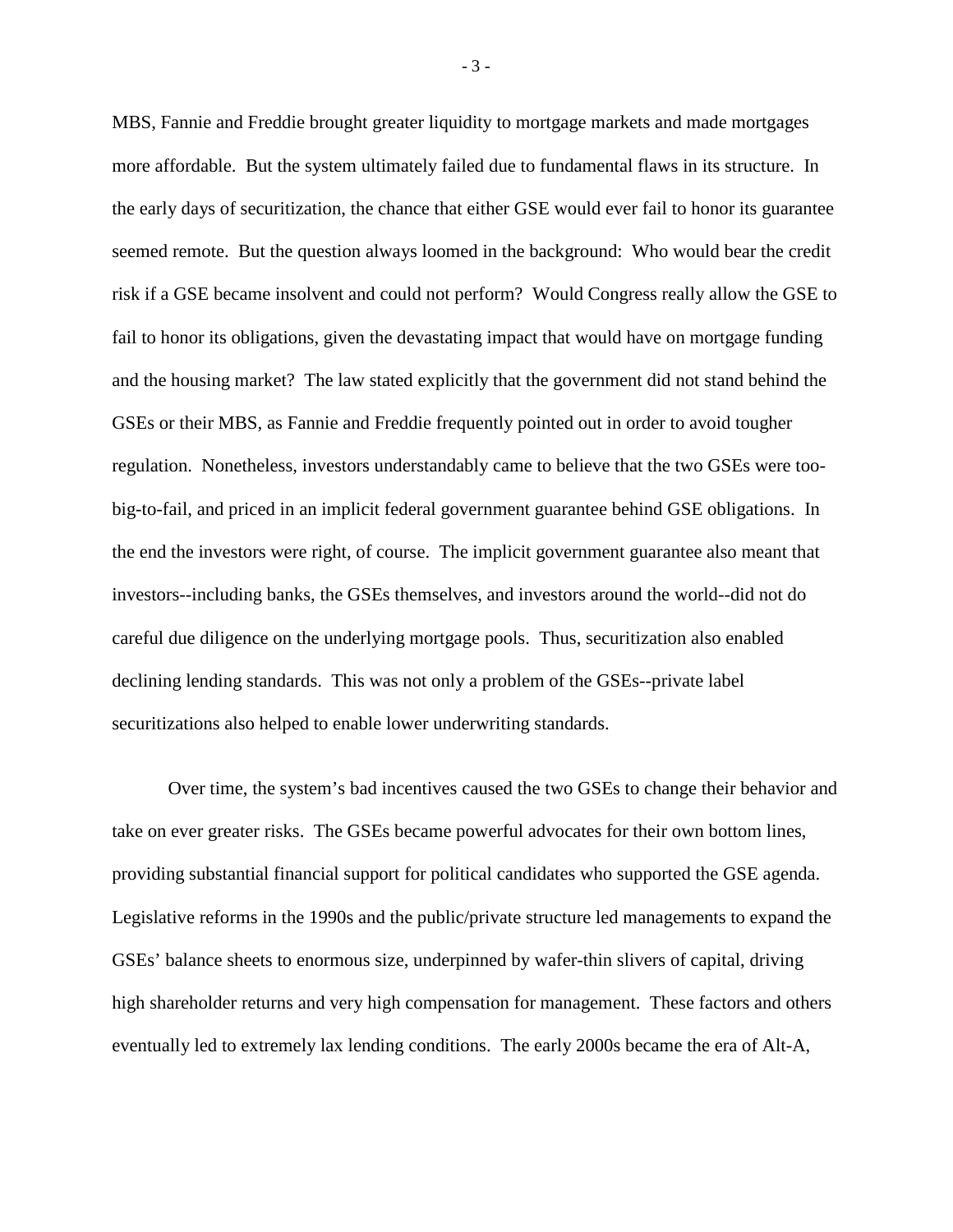low doc, and no doc loans.<sup>[2](#page-4-0)</sup> These practices contributed to the catastrophic failure of the housing finance system. Almost nine years ago, in September 2008, Fannie and Freddie were put into "temporary" conservatorship and received injections of taxpayer funds totaling \$187.5 billion. In the end, the system privatized the gains and socialized the losses.

The buildup of risks is clear in hindsight. But many officials and commentators raised concerns long before the collapse.[3](#page-4-1) The long-standing internal structural weaknesses of the old system ultimately led to disastrous consequences for homeowners, taxpayers, the financial system, and the economy.

### **Reforms to Date**

 $\overline{\phantom{a}}$ 

Before considering the path forward, it is important to acknowledge that today's housing sector is healthier and in some respects safer than it was in 2005. Although there are significant regional differences, national data show that housing prices have fully recovered from their gutwrenching 35 percent drop during the crisis. Mortgage default rates have returned to pre-crisis levels. Mortgage credit is available and affordable for strong borrowers.

<span id="page-4-0"></span><sup>&</sup>lt;sup>2</sup> See, for example, Markus K. Brunnermeier, "Deciphering the Liquidity and Credit Crunch 2007-2008," The *Journal of Economic Perspectives*, Vol. 23, No. 1 (Winter 2009), pp. 77-100; Major Coleman IV, Michael LaCour-Little, and Kerry D. Vandell, "Subprime Lending and the Housing Bubble: Tail Wags Dog?" *Journal of Housing Economics,* Vol.17, Issue 4 (December 2008) pp. 272-290; Shiller, Robert J. (2012) *The Subprime Solution: How Today's Global Financial Crisis Happened, and What to Do about It,* Princeton, New Jersey: Princeton University Press; E. Pinto (2015), "Three Studies of Subprime and Alt-A loans in the U.S. Mortgage Market," American Enterprise Institute (January 2015), [www.aei.org/wp-content/uploads/2014/09/Pinto-Government-Housing-Policies](https://www.aei.org/wp-content/uploads/2014/09/Pinto-Government-Housing-Policies-in-the-Lead-up-to-the-Financial-Crisis-3-Studies-1.6.15.pdf)[in-the-Lead-up-to-the-Financial-Crisis-3-Studies-1.6.15.pdf.](https://www.aei.org/wp-content/uploads/2014/09/Pinto-Government-Housing-Policies-in-the-Lead-up-to-the-Financial-Crisis-3-Studies-1.6.15.pdf)

<span id="page-4-1"></span><sup>3</sup> See, for example, Alan Greenspan, "Government-Sponsored Enterprises," remarks delivered at the Conference on Housing, Mortgage Finance, and the Macroeconomy, Federal Reserve Bank of Atlanta, May 19 2005, [www.federalreserve.gov/boarddocs/speeches/2005/default.htm;](http://www.federalreserve.gov/boarddocs/speeches/2005/default.htm) and Randal Quarles "Remarks Before the Women in Housing and Finance," June 13, 2006.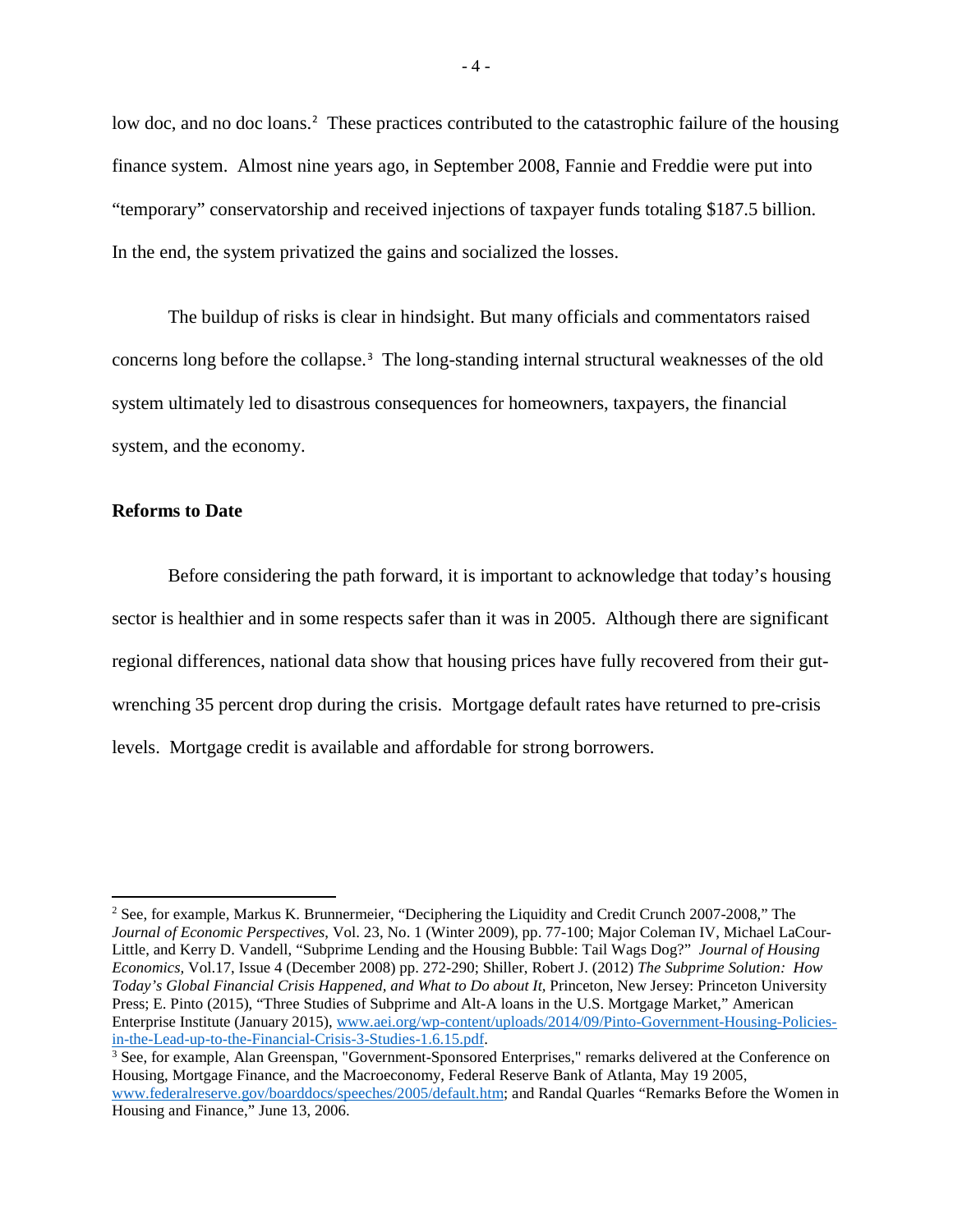There has also been meaningful progress in reforming the old system. In 2008, Congress enacted the Housing and Economic Recovery Act, which, among other things, created the Federal Housing Finance Agency (FHFA), modeled on and with similar powers to the Federal Deposit Insurance Corporation. Under the FHFA's oversight, the two GSEs' retained portfolios have declined to about half of their pre-crisis size, and are expected to continue on a downward path. The FHFA and the GSEs have also been working to develop a market for the GSEs to lay off their credit risk. These innovative transactions have raised about \$50 billion in private capital that now stands between taxpayers and mortgage credit risk in the GSEs' portfolios. In addition, the creation of a Common Securitization Platform should strengthen the GSEs' securitization infrastructure and facilitate further reforms with an eye toward enhancing competition.

New regulations have also been put in place since the crisis with the goal of encouraging sound underwriting of mortgage loans. Today, lenders must make a good faith effort to determine that the borrower has the ability to repay the mortgage. Moreover, if the lender provides a "qualified mortgage" contract to the borrower, then the lender needs to meet certain other requirements.<sup>[4](#page-5-0)</sup> For example, some contract features such as an interest-only period or negative amortization, where the loan balance increases even though the borrower is making payments, are taboo. Upfront points and fees are limited too.

l

<span id="page-5-0"></span><sup>4</sup> More specifics on the features required for qualified mortgage contracts are available at [www.consumerfinance.gov/askcfpb/1789/what-qualified-mortgage.html.](http://www.consumerfinance.gov/askcfpb/1789/what-qualified-mortgage.html)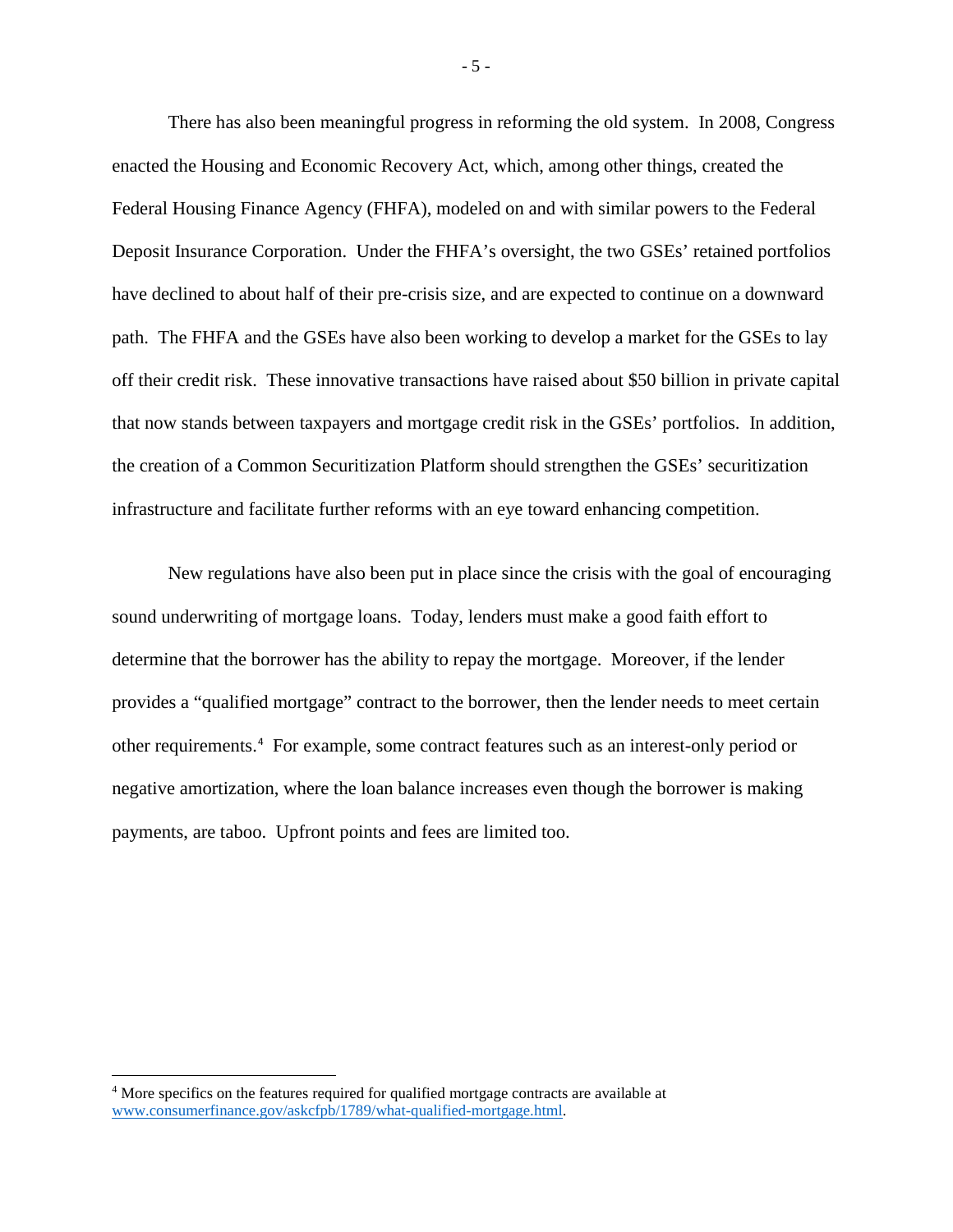## **Today's Challenges**

These reforms represent movement in the right direction, but leave us well short of where we need to be. Despite the GSEs' significant role in this key market, there is no clarity about their future. When they were put into conservatorship, Treasury Secretary Paulson noted that "policymakers must view this next period as a 'time out' where we have stabilized the GSEs while we decide their future role and structure."<sup>[5](#page-6-0)</sup> Almost nine years into this time out, the federal government's domination of the housing sector has grown and is actually greater than it was before the crisis. Fannie, Freddie, the Federal Housing Administration (FHA) and U.S. Department of Veterans Affairs have a combined market share of about 80 percent of the purchase mortgage market, with the remaining 20 percent held by private financial institutions. After reaching nearly 30 percent of the market before the crisis, private-label securitization has dwindled to almost nothing today.

The two GSEs remain in government conservatorship, with associated contingent liabilities to US taxpayers.<sup>[6](#page-6-1)</sup> Fannie and Freddie have remitted just over \$270 billion of profits to the Treasury, more than paying back the government's initial investment. However, under current terms of the contracts that govern their access to Treasury funds, their capital will decline to \$0 by January 1, 2018. Today, Fannie Mae and Freddie Mac have more than \$5 trillion of MBS and corporate debt outstanding, which is widely held and receives various forms of special

<span id="page-6-0"></span> <sup>5</sup> Statement by Secretary Henry M. Paulson, Jr. on Treasury and Federal Housing Finance Agency Action to Protect Financial Markets and Taxpayers, September 7, 2008, [www.treasury.gov/press-center/press](https://www.treasury.gov/press-center/press-releases/Pages/hp1129.aspx)[releases/Pages/hp1129.aspx.](https://www.treasury.gov/press-center/press-releases/Pages/hp1129.aspx)

<span id="page-6-1"></span><sup>&</sup>lt;sup>6</sup> The size of these contingent liabilities is potentially quite large. FHFA's stress test results published in August 2016 found that under its severely adverse scenario the two GSEs could need to draw up to \$125.8 billion from the U.S. Treasury. See [www.fhfa.gov/AboutUs/Reports/ReportDocuments/2016\\_DFAST\\_Severely-Adverse-](https://www.fhfa.gov/AboutUs/Reports/ReportDocuments/2016_DFAST_Severely-Adverse-Scenario.pdf)[Scenario.pdf.](https://www.fhfa.gov/AboutUs/Reports/ReportDocuments/2016_DFAST_Severely-Adverse-Scenario.pdf)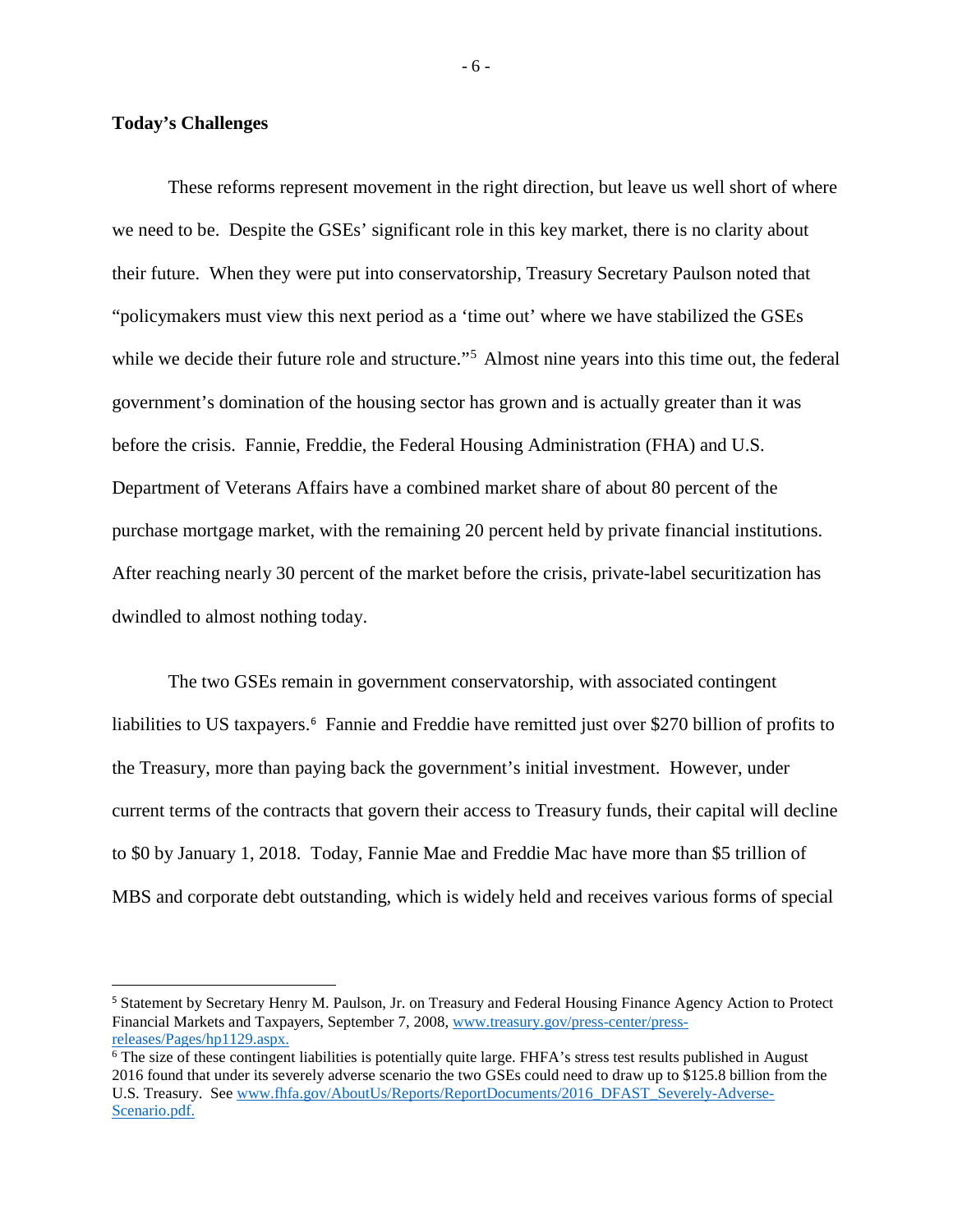regulatory treatment. And because of their scale, these enterprises continue to serve as important standard-setters and significant counterparties to other firms.

While mortgage credit is widely available to most traditional mortgage borrowers, those with lower credit scores face significantly higher standards and lower credit availability than before the crisis. We can all agree that we do not want to go back to the poor underwriting standards used by originators prior to the crisis. But it may also be that the current system is too rigid, and that a lack of innovation and product choice has limited mortgage credit availability to some creditworthy households. According to a survey by the American Banker, in 2016 only nine percent of mortgage originations failed to meet the qualified mortgage contract criteria, down from 16 percent in 2013.<sup>[7](#page-7-0)</sup> The same survey reported that almost one-third of U.S. banks make only qualified mortgage loans, despite the fact that FHA- and GSE-eligible mortgages are exempt from the qualified mortgage requirements until January 2021 or until housing finance reform is enacted, whichever date comes first.

# **Applying the Lessons of Banking Reform to Housing Finance**

l

The post-crisis reform program for our largest banks presents an appropriate standard against which the housing finance giants should be judged. After eight years of reform, our largest banking institutions are now far stronger and safer. Common equity capital held by the eight U.S. global systemically important banks has more than doubled to \$825 billion from about \$300 billion before the crisis. After the crisis revealed significant underlying liquidity vulnerabilities, these institutions now hold \$2.3 trillion in high-quality liquid assets, or 25

<span id="page-7-0"></span><sup>7</sup> American Bankers Association, "24th Annual ABA Residential Real Estate Survey Report," (March 2017), www.aba.com/Press/Documents/2017ABARealEstateLendingSurveyReport.pdf.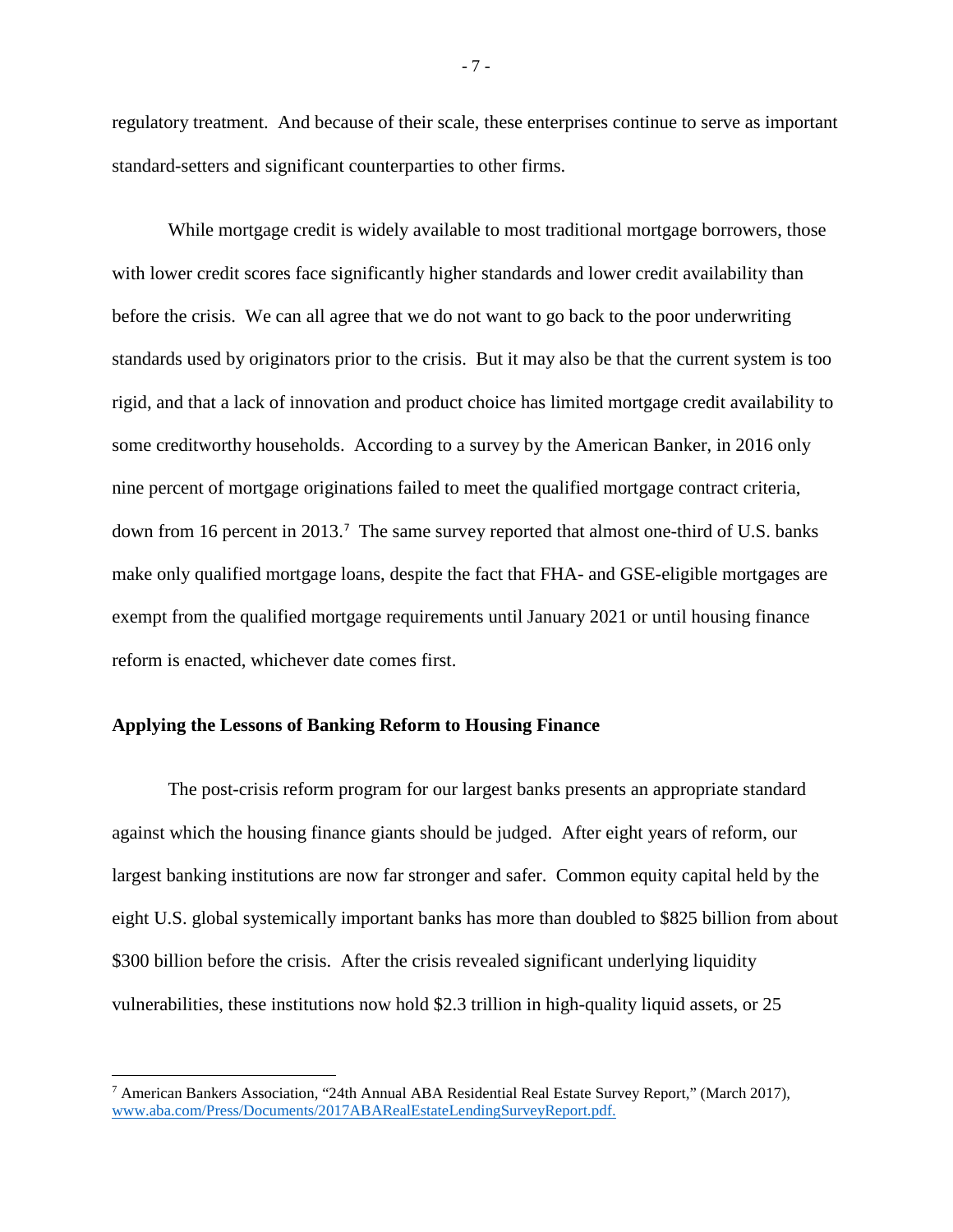percent of their total assets. Under rigorous annual stress tests, they must demonstrate a high level of understanding of their risks and the ability to manage them, and must survive severely adverse economic scenarios with high levels of post-stress capital. And they must file regular resolution plans that have made them significantly more resolvable should they fail. These measures were implemented to reduce the risk that a future crisis will result in taxpayer support, and to help ensure that the financial system could continue to function even in the event that one of these banks were to default.

It is ironic that the housing finance system should escape fundamental reform efforts. The housing bubble of the early 2000s was, after all, an essential proximate cause of the crisis. Housing is the single largest asset class in our financial system, with total outstanding residential real estate owned by households of \$24 trillion and roughly \$10 trillion in single-family mortgage debt. [8](#page-8-0) While post-crisis regulation has addressed mortgage lending from a consumer protection standpoint, the important risks to taxpayers and the broader economy and financial system have not been robustly addressed.

The most obvious and direct step forward would be to require ample amounts of private capital to support housing finance activities, as we do in the banking system. We should also strive for a system that can continue to function even in the event of a default of any firm. No single housing finance institution should be too big to fail.

Greater amounts of private capital could come through a variety of sources, including through the entry of multiple private guarantors who would insure a portion of the credit risk,

l

- 8 -

<span id="page-8-0"></span><sup>8</sup> Based on information contained in the Financial Accounts of the United States available at [www.federalreserve.gov/econresdata/releases/mortoutstand/current.htm.](https://www.federalreserve.gov/econresdata/releases/mortoutstand/current.htm)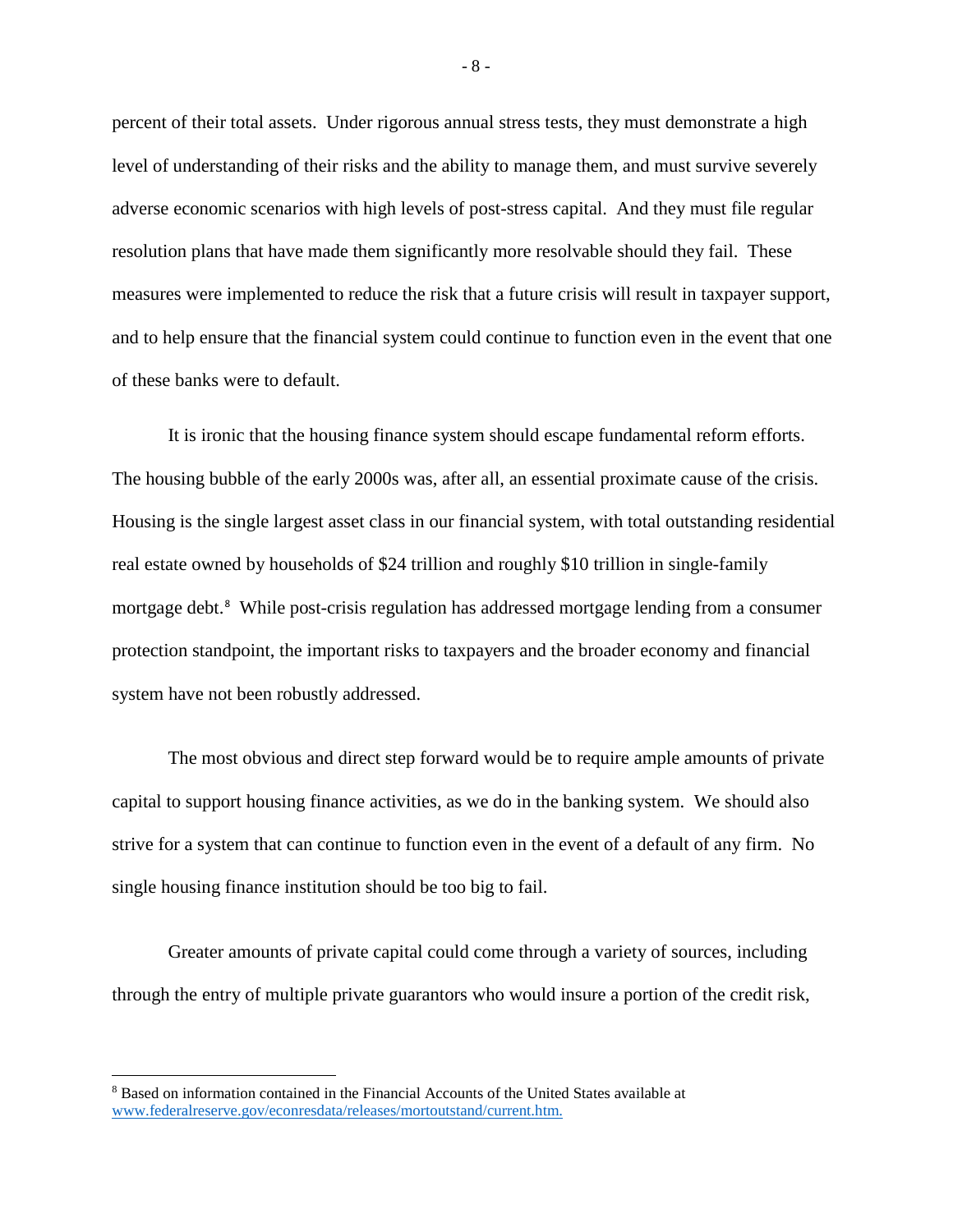through risk-sharing agreements, or through expanded use of credit-risk transfers. Although private capital must surely be part of the reform effort, there may be limits to the amount of risk that we can credibly expect the private sector to insure. It is extremely difficult to appropriately price the insurance of catastrophic risk--the risk of a severe, widespread housing crisis. Both the private-sector insurance industry and government have struggled with this, particularly with how to smooth the consistent collection of premiums with the irregular payout of potentially enormous losses that may be needed only once or twice in a century. Furthermore, losses can be correlated across asset classes and geographies in these catastrophic events, rendering riskdiversification strategies ineffective. Fannie Mae and Freddie Mac have successfully transferred some credit risk to the private sector, but have thus far avoided selling off much of this catastrophic credit risk, arguing that doing so is not economical.[9](#page-9-0)

### **Principles for Reform**

 $\overline{a}$ 

After promising legislative initiatives have moved forward but fallen short of enactment, the air is again thick with housing finance reform proposals. As I mentioned at the outset, housing finance reform has important implications for the Federal Reserve's oversight of financial institutions, and for the U.S. economy and its financial stability. While I would not presume to judge these reform proposals, I will offer some principles for reform. These

- 9 -

<span id="page-9-0"></span><sup>9</sup> See "Overview of Fannie Mae and Freddie Mac Credit Risk Transfer Transactions," FHFA (August 2015). The overview differentiates between expected loss (credit losses that would be projected to occur even under a stable baseline), unexpected loss (losses that might occur under a stressful but plausible event such as recession) and catastrophic loss (losses beyond those of an unexpected loss and that are deemed highly unlikely to occur). The overview notes that " catastrophic risk events are deemed so unlikely, meaning they present so little risk, that the Enterprises have found it to be too costly (not economical) to transfer much of this risk to the private sector," [https://www.fhfa.gov/aboutus/reports/reportdocuments/crt-overview-8-21-2015.pdf.](https://www.fhfa.gov/aboutus/reports/reportdocuments/crt-overview-8-21-2015.pdf)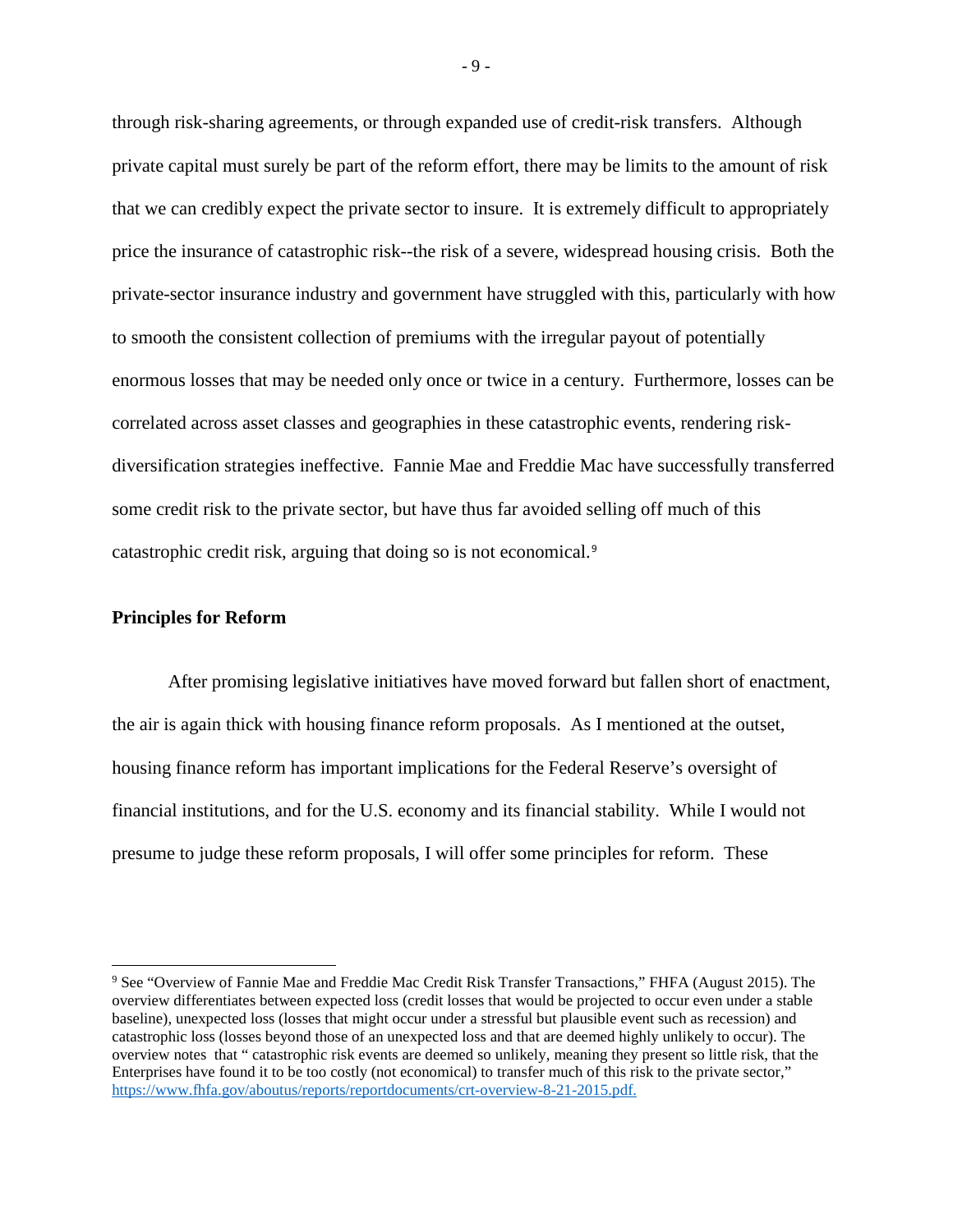principles are based on the lessons learned from the old system's collapse, and from the experience of post-crisis bank reform.

First, we ought to do whatever we can to make the possibility of future housing bailouts as remote as possible. Housing can be a volatile sector, and housing is often found at the heart of financial crises.[10](#page-10-0) Our housing finance institutions were not--and are not--structured with that in mind. Extreme fluctuations in credit availability for housing hurt vulnerable households, reduce affordability and availability, and, as we have seen, can threaten financial stability. As with banks, the goal should be to ensure that our housing finance system can continue to function even in the face of significant house price declines and severe economic conditions. Changing the system to attract large amounts of private capital would be a major step toward that goal.

The question of the government's role in the new system is a challenging one for Congress. Many of the well-known reform proposals include some role for government. Some argue that government cannot avoid bearing the deep-in-the-tail risk of a catastrophic housing crisis. A number of proposals incorporate a government guarantee to cover this risk, to take effect after a significant stack of private capital is wiped out.

That brings me to my second principle: If Congress chooses to go in this direction, any such guarantee should be explicit and transparent, and should apply to securities, not to

<span id="page-10-0"></span><sup>10</sup> See for example Carmen M. Reinhart and Kenneth S. Rogoff, "The Aftermath of Financial Crises," American Economic Review, vol. 99 (May 2009) pp. 466-72; Òscar Jordà, Moritz Schularick, and Alan M. Taylor, "The Great Mortgaging: Housing Finance, Crises, and Business Cycles," NBER Working Paper No. 20501 (September 2014), [www.nber.org/papers/w20501;](http://www.nber.org/papers/w20501) and the International Monetary Fund, "Housing Finance and Financial Stability – Back to Basics?" Global Financial Stability Report (April 2011), [www.imf.org/en/Publications/GFSR/Issues/2016/12/31/~/media/Websites/IMF/imported-flagship](https://www.imf.org/en/Publications/GFSR/Issues/2016/12/31/%7E/media/Websites/IMF/imported-flagship-issues/external/pubs/ft/GFSR/2011/01/pdf/_chap3pdf.ashx)[issues/external/pubs/ft/GFSR/2011/01/pdf/\\_chap3pdf.ashx.](https://www.imf.org/en/Publications/GFSR/Issues/2016/12/31/%7E/media/Websites/IMF/imported-flagship-issues/external/pubs/ft/GFSR/2011/01/pdf/_chap3pdf.ashx)

 $\overline{a}$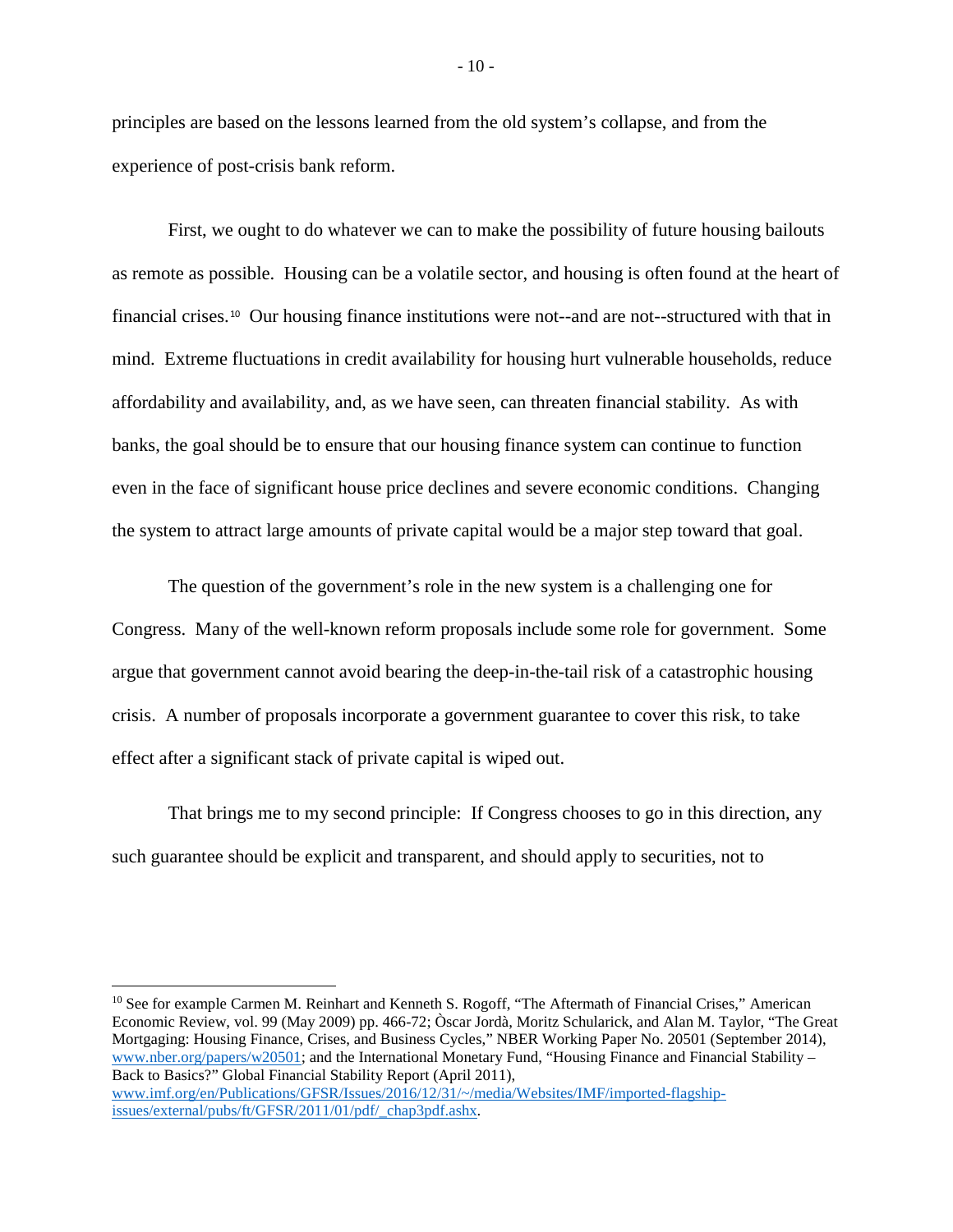institutions. Reform should not leave us with any institutions that are so important as to be candidates for too-big-to-fail.

Third, we should promote greater competition in this market. The economics of securitization do not require a duopoly. Yet there is no way for private firms to acquire a GSE charter and enter the industry. This is akin to having only two banks with federal deposit insurance, which would make competition by other banks very difficult. Greater competition would help to reduce the systemic importance of the GSEs, and spur more innovation. Greater competition also requires a level playing field, allowing secondary market access to a wide-range of lenders and thereby giving homebuyers a choice among many potential mortgage lenders and products.

Fourth, it is worth considering simple approaches that restructure and repurpose parts of the existing architecture of our housing finance system. We know that housing reform is difficult; completely redrawing the system may not be necessary and could complicate the search for a solution. Using the existing architecture would allow for a continued smooth, gradual transition.

Fifth and last, we need to identify and build upon areas of bipartisan agreement. In my view, at this late stage we should not be holding out for the perfect answer. We should be looking for the best feasible plan to escape the unacceptable status quo.

# **Conclusion**

I see two reasons why this is a good time to address the housing finance system's shortcomings. First, the economy and the housing sector are healthy. It would be far more disruptive to implement fundamental structural changes during difficult economic times.

- 11 -